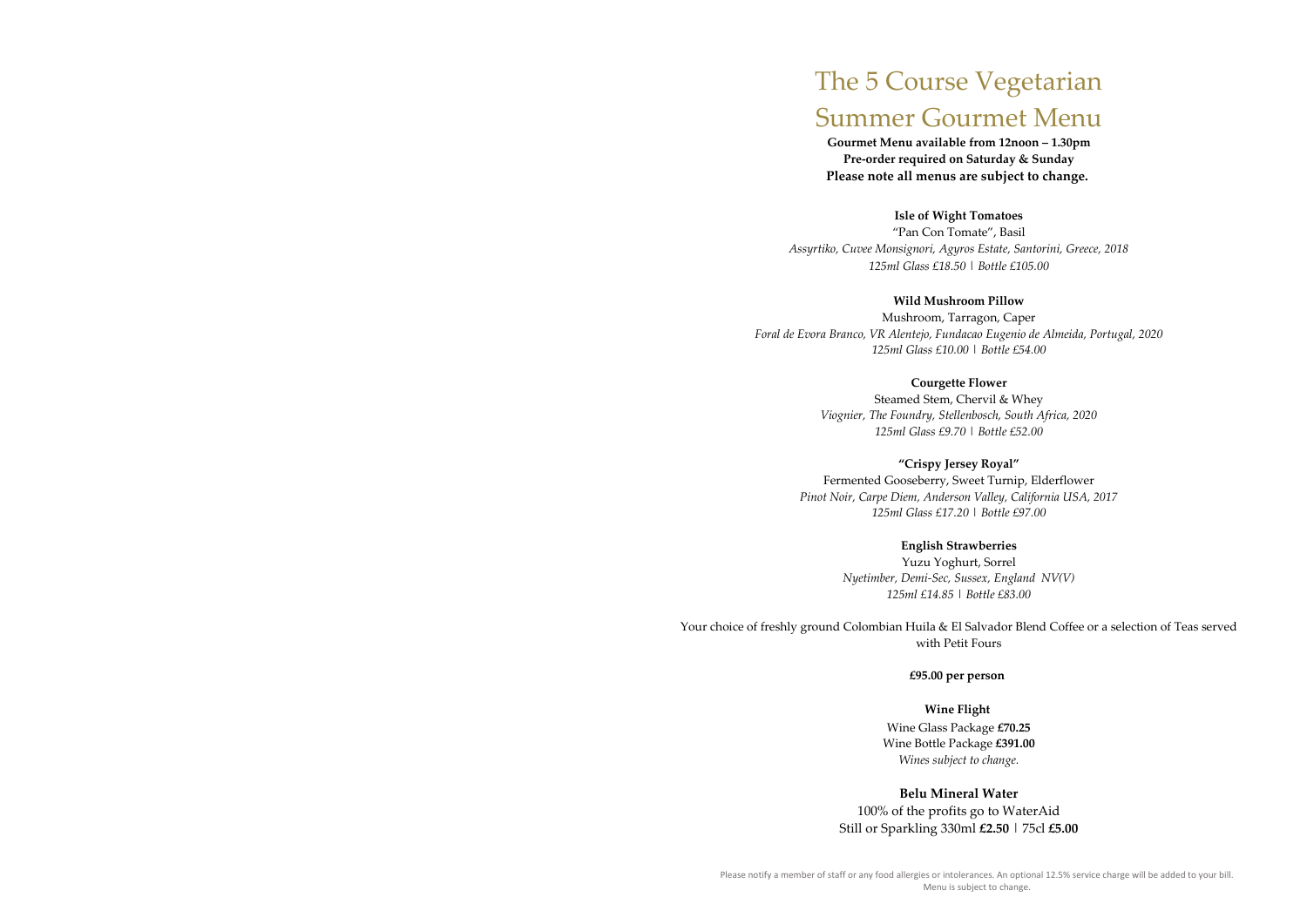## The Seasonal Vegetarian Lunch Menu

Three courses including coffee from £48.00

## To Begin or add as a Middle Course

**Chilled Tomato Consommé,** Cheese Dumplings, Acidulated Tomatoes, Basil **£9.50** *Rock Angel, Château d`Esclans, Côtes de Provence, France 2020 70ml £8.80 | 125ml £15.00 | 175ml £21.10 | Bottle £84.00*

**Wild Mushroom,** Tartare, Horseradish, Buttermilk, Seaweed **£9.50**  *Macon La Roche Vineuse, Chanson, France 2017 70ml £5.55 125ml £9.25 | 175ml £13.25 | Bottle £50.00*

#### Seasonal Speciality, To Begin or Add as a Middle

**Chargrilled Spilman's Asparagus** Sheep's Curd, Sorrel **£17.50** *Sancerre, André Dezat et Fils, France, 2020 70ml £6.60 | 125ml £11.00 | 175ml £15.70 | Bottle £60.00*

## Main Course

**Young Cauliflower Risotto,** Confit Shallot, Yoghurt, Frozen Cheese **£24.00** *Sauvignon Blanc, Mount Vernon, New Zealand 2021 70ml £3.80 | 125ml £6.40 | 175ml £9.10 | Bottle £32.00*

**Crispy Potato Cake,** Fried Hens Egg, Wye Valley Asparagus **£24.00** *Pouilly Fumé, André Dezat et Fils, France, 2020 70ml £5.90 | 125ml £9.85 | 175ml £14.10 | Bottle £53.00*

#### **NORTHCOTE'S SUMMER ROSE HOUSE POUR**

*Rock Angel is Northcote's selected house pour for this Summer. It is created by Chateaux d'Esclans which is a magical property in the heart of Provence. Most of you know their leading wine Whispering Angel better but this is more premium. It is rich with good minerality, with a touch of oak that is creamy with a fabulous texture. Rock Angel is powerful, edgy and has attitude.*

 *Rock Angel, Château d`Esclans,(Rosé),Côtes de Provence, France 2020*